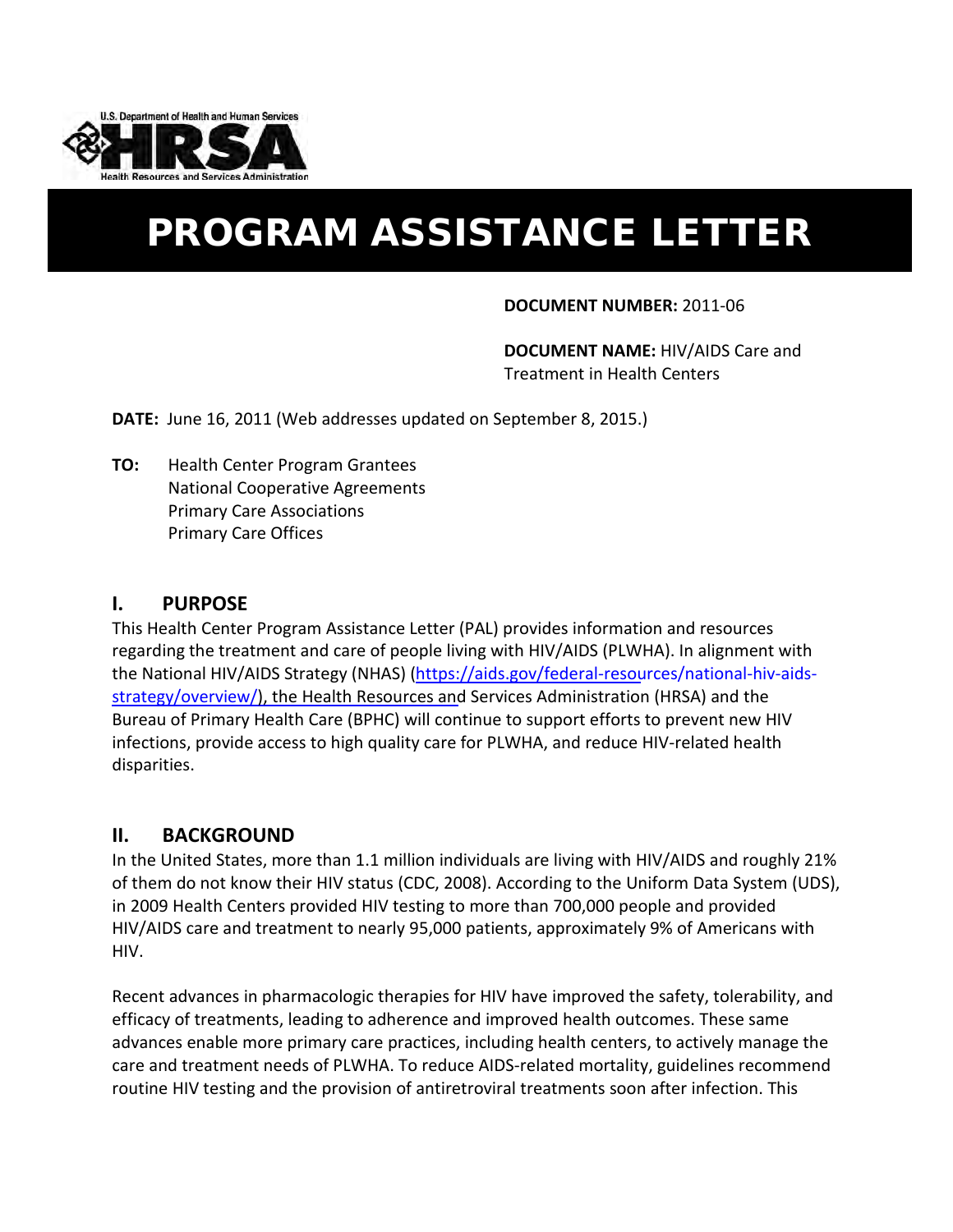recommendation requires substantial increases in the availability, accessibility, and quality of HIV/AIDS services. Health centers are well positioned to help meet this demand.

BPHC strongly encourages and supports health centers to improve the quality of care and treatment services for PLWHA by adopting electronic health records (EHR), collecting and meaningfully using HIV/AIDS related data, and becoming patient-centered medical homes for patients living with HIV or at increased risk for HIV infection. Patient access to HIV/AIDS health and social support services can be achieved through on-site service delivery and the establishment of formal referral networks. Furthermore, health centers can improve the coordination and quality of their services through the inclusion of HIV/AIDS-related performance measures in BPHC's Clinical Performance Measures Forms and HIV/AIDS-related protocols in Quality Assurance/Quality Improvement (QA/QI) plans (for examples of performance measures, see

[http://hab.hrsa.gov/deliverhivaidscare/habperformmeasures.html\)](http://hab.hrsa.gov/deliverhivaidscare/habperformmeasures.html). These and related activities will support the Health Center Program's efforts to improve access to care, ensure the provision of care in accordance with evidence-based clinical guidelines, and reduce disparities in health outcomes for vulnerable and underserved communities impacted by HIV/AIDS.

Early detection and treatment of HIV/AIDS integrated with culturally-appropriate support services, increases longevity and quality of life for people living with and affected by HIV/AIDS. As the HIV/AIDS epidemic in the United States moves toward 30-plus year history, Health Centers remain an essential part of the public health safety net. BPHC remains committed partners in your efforts to care for PLWHA, their families, and communities. In close collaboration with the HRSA HIV/AIDS Bureau, administrator of the Ryan White HIV/AIDS Program, BPHC is striving to increase the availability and quality of resources available to support health centers in this important work.

# **III. GUIDELINES AND PROTOCOLS FOR HIV/AIDS CARE AND TREATMENT**

Health Centers can access a broad array of guidelines and protocols regarding the provision of care and treatment to PLWHA and the prevention of new infections among those at risk for HIV infection. The AIDS*info* website is a primary vehicle for disseminating current information about treatment regimens and clinical trials for HIV infection and AIDS-related illnesses (see Clinical Guidelines Portal at https[://aidsinfo.nih.gov/\)](https://aidsinfo.nih.gov/). AIDS*info* is entirely federally-funded and does not allow any company or product advertising or endorsements. The HRSA HIV/AIDS Bureau (HAB) and the Centers for Disease Control and Prevention (CDC) are other key and reliable sources of HIV/AIDS care and treatment information. BPHC encourages health centers to comply with federally-approved, evidence-based, and/or consensus-driven guidelines and protocols for HIV/AIDS care and treatment, some of which are outlined below.

## **Antiretroviral Treatment**

The provision of antiretroviral treatment (ART) to HIV-infected persons substantially reduces the risk of HIV transmission. Recent federal guidelines support initiation of ART for all patients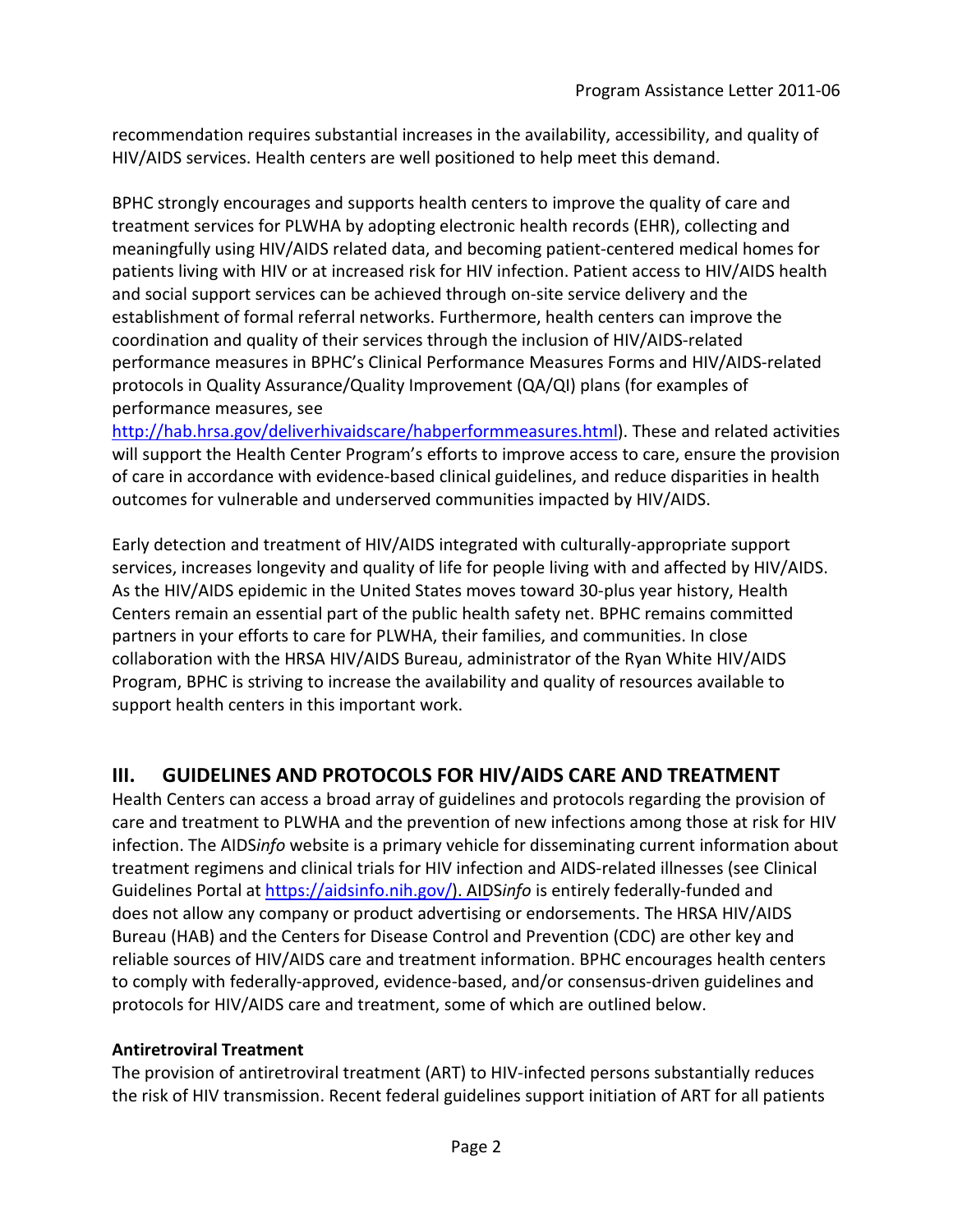with CD4 lymphocyte counts less than 500 cells/ml. In addition, the National HIV/AIDS Strategy highlights the use of ART for HIV prevention. Adherence to ART among PLWHA is critical for treatment success and is highly associated with beneficial health outcomes, including reduced mortality. Sub-optimal adherence may lead to viral resistance and fewer and more complex treatment options for patients. Efficacious adherence strategies should be incorporated into HIV clinical care.

- **Guidelines for the Use of Antiretroviral Agents in HIV-1-Infected Adults and Adolescents** DHHS (April 2015) http://aidsinfo.nih.gov/guidelines/[html/1/adult-and-adolescent-treatment-guidelines/0](http://aidsinfo.nih.gov/guidelines/html/1/adult-and-adolescent-treatment-guidelines/0)
- **Guidelines for the Use of Antiretroviral Agents in Pediatric HIV Infection** DHHS (March 2015) http://aidsinfo.nih.gov/guidelines/[html/2/pediatric-treatment-guidelines/0#](http://aidsinfo.nih.gov/guidelines/html/2/pediatric-treatment-guidelines/0#) ı
- **Guidelines for Prevention and Treatment of Opportunistic Infections in HIV-Infected Adults and Adolescents** (August 2015) http://aidsinfo.nih.gov/guidelines/[html/4/adult-and-adolescent-oi-prevention-and-treatment](http://aidsinfo.nih.gov/guidelines/html/4/adult-and-adolescent-oi-prevention-and-treatment-guidelines/0)[guidelines/0](http://aidsinfo.nih.gov/guidelines/html/4/adult-and-adolescent-oi-prevention-and-treatment-guidelines/0) and **Among HIV-Exposed and HIV-Infected Children** DHHS (November 2013) https://aidsinfo.nih.gov/guidelines/[html/5/pediatric-oi-prevention-and-treatment](https://aidsinfo.nih.gov/guidelines/html/5/pediatric-oi-prevention-and-treatment-guidelines/0)[guidelines/0](https://aidsinfo.nih.gov/guidelines/html/5/pediatric-oi-prevention-and-treatment-guidelines/0)
- **Guide for HIV/AIDS Clinical Care** (April 2014) [http://hab.hrsa.gov/deliverhivaidscare/](http://hab.hrsa.gov/deliverhivaidscare/clinicalguidelines.html)clinicalguidelines.html
- **Antiretroviral treatment of Adult HIV Infection: 2010 Recommendations of the International AIDS Society—USA Panel** *JAMA* 2010;304(3):321-333 <http://jama.jamanetwork.com/article.aspx?articleid=186258>

## **Testing, Referral, Linkage, and Retention**

L

L

Research demonstrates that early initiation of HIV treatment optimizes health outcomes for PLWHA. In addition, assessing the immediate needs of PLWHA and identifying appropriate referrals for psychosocial and support services is essential to the adequate treatment of HIV infection. Both clinical guidelines and the NHAS highlight that PLWHA must both receive needed services and be retained in care to ensure optimal health outcomes.

- **Revised Recommendations for HIV Testing of Adults, Adolescents, and Pregnant Women in Health-Care Settings.** DHHS (September 2006) MMWR 2006;55(RR14):1-17 http://[www.cdc.gov/mmwr/preview/mmwrhtml/rr5514a1.htm](http://www.cdc.gov/mmwr/preview/mmwrhtml/rr5514a1.htm)
- **CDC's Revised Guidelines for HIV Counseling, Testing, and Referral: Technical Expert Panel Review of CDC HIV Counseling, Testing, and Referral Guidelines**. *MMWR*  2001;50(RR19):1-58<http://www.cdc.gov/mmwr/preview/mmwrhtml/rr5019a1.htm>
- **Connecting HIV Infected Patients to Care: A Review of Best Practices.** The American Academy of HIV Medicine (January 2009)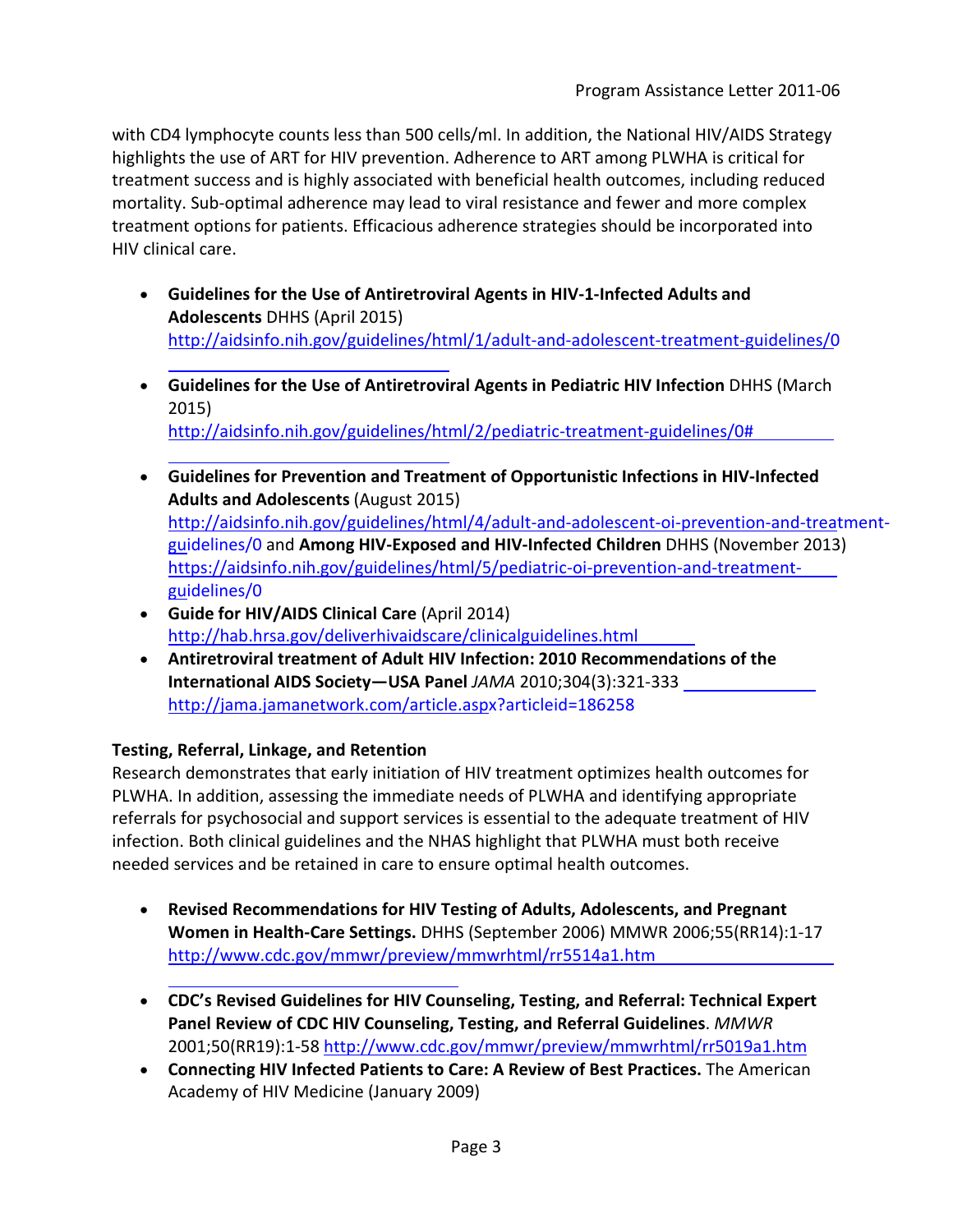[http://www.aahivm.org/Upload\\_Module/upload/Provider%20Resources/AAHIVMLinka](http://www.aahivm.org/Upload_Module/upload/Provider%20Resources/AAHIVMLinkagetoCareReportonBestPractices.pdf) [getoCareReportonBestPractices.pdf](http://www.aahivm.org/Upload_Module/upload/Provider%20Resources/AAHIVMLinkagetoCareReportonBestPractices.pdf)

## **Mother to Child Transmission**

Nearly all HIV infections in children are acquired from their HIV-infected mothers. HIV treatment guidelines support the following interventions: prenatal and perinatal HIV testing, antiretroviral treatment and prophylaxis, scheduled cesarean delivery, and avoidance of breastfeeding. ART should be initiated for HIV-infected women who are planning on becoming or are already pregnant regardless of CD4 count.

• **Recommendations for Use of Antiretroviral Drugs in Pregnant HIV-1-Infected Women for Maternal Health and Interventions to Reduce Perinatal HIV Transmission in the United States** DHHS (August 2015) <https://aidsinfo.nih.gov/guidelines/html/3/perinatal-guidelines/0>

#### **Partner Services**

ı

Partner services include a broad array of services that should be offered to HIV-infected persons and their partners. Research demonstrates that partner services, including its critical component of partner notification by a public health professional, increases identification of a individuals at high risk for HIV-infection and the identification of HIV-positive individuals who did not know their status.

• **Recommendations for Partner Services Programs for HIV Infection, Syphilis, Gonorrhea, and Chlamydia Infection** *MMWR* 2008;57(No.RR-9):1-83 <http://www.cdc.gov/mmwr/pdf/rr/rr57e1030.pdf>

#### **Prevention Services**

L

The CDC has launched a national campaign to inform health care providers of the importance of providing prevention services to PLWHA as a new "standard of care." The guidelines, protocols, and other resources listed below can support health center efforts to integrate HIV prevention into the care and treatment services they provide to PLWHA.

- **Centers for Disease Control and Prevention's "Prevention Is Care" Campaign** http://www.cdc.gov/[actagainstaids/campaigns/pic/index.html](http://www.cdc.gov/actagainstaids/campaigns/pic/index.html)
- **Incorporating HIV Prevention into the Medical Care of Persons Living with HIV**  http://[www.cdc.gov/mmwr/preview/mmwrhtml/rr5212a1.htm](http://www.cdc.gov/mmwr/preview/mmwrhtml/rr5212a1.htm)
- **Preventing HIV Transmission/Prevention with Positives, Guide for HIV/AIDS Clinical Care** <http://aidsetc.org/guide/preventing-hiv-transmissionprevention-positives>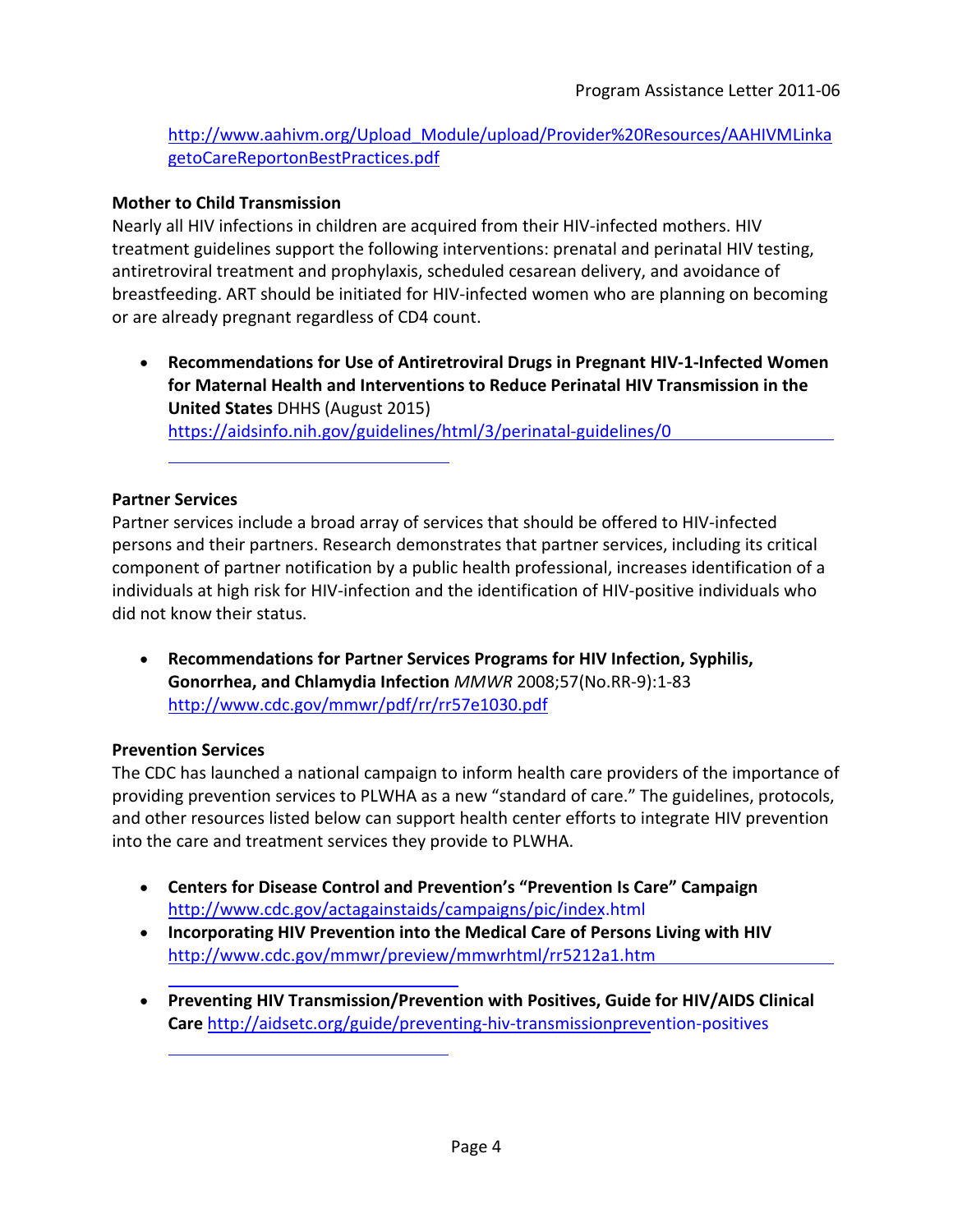- **Interim Guidance: Pre-Exposure Prophylaxis for the Prevention of HIV Infection in Men Who Have Sex with Men** *MMWR* 2011;60(03):65-68 [http://www.cdc.gov/mmwr/preview/mmwrhtml/mm6003a1.htm?s\\_cid=mm6003a1\\_w](http://www.cdc.gov/mmwr/preview/mmwrhtml/mm6003a1.htm?s_cid=mm6003a1_w)
- **The Compendium of Evidenced-Based HIV Prevention Interventions** http://www.cdc.gov/hiv/[prevention/research/compendium/](http://www.cdc.gov/hiv/prevention/research/compendium/)

# **IV. KEY RESOURCES FOR HIV/AIDS TRAINING AND TECHNICAL ASSISTANCE**

Health Centers are encouraged to seek training and technical assistance from the following programs funded by HRSA and our Federal partners.

# **AIDS Education and Training Centers (AETC) Program**

The Ryan White HIV/AIDS Program administers the AETCs, which supports 11 regional centers (and more than 130 local performance sites) that conduct targeted, multi-disciplinary education and training programs for healthcare providers treating persons with HIV/AIDS. The AETCs serve all 50 States, the District of Columbia, the Virgin Islands, Puerto Rico, and the six U.S. affiliated Pacific Jurisdictions. The mission of the AETCs is to improve the quality of life of patients living with HIV/AIDS through the provision of high quality professional education and training. Regional and national AETCs endeavor to maintain and increase the number of health care providers who are competent and willing to counsel, diagnose, treat, and medically manage individuals with HIV infection and to help prevent high risk behaviors that lead to HIV transmission.

- **National Center for HIV Care in Minority Communities (NCHCMC)**—Provides in-depth and long-term support to help Federally Qualified Health Centers *NOT* directly funded by Ryan White build or improve their organizational capacity to provide primary medical care and treatment. The NCHCMC is led by HealthHIV in collaboration with the National Association of Community Health Centers (NACHC). HealthHIV provides technical assistance, capacity building, and medical education services to advance effective prevention, care and treatment, and support for racial/ethnic minorities living with HIV or at risk for HIV infection. NACHC provides education, training, technical assistance, and leadership development to health centers to promote excellence and costeffectiveness in primary care. http://www.nchcmc.org/
- **National HIV/AIDS Clinicians' Consultation Center**—Provides health care providers with timely, expert and appropriate responses to clinical questions regarding the prevention and treatment of HIV/AIDS. All consultations provided through the services listed below are free and confidential.<http://nccc.ucsf.edu/>
	- The National HIV Telephone Consultation Service (Warmline) offers physicians and other health care practitioners up-to-the-minute HIV clinical information, and individualized expert case consultation across the broad range of clinical HIV/AIDS problems. The Warmline is staffed by physicians, clinical pharmacists and nurse practitioners every Monday through Friday, from 5:00 AM to 5:00 PM (Pacific Time). Voice mail is available 24 hours a day. Phone 800-933-3413.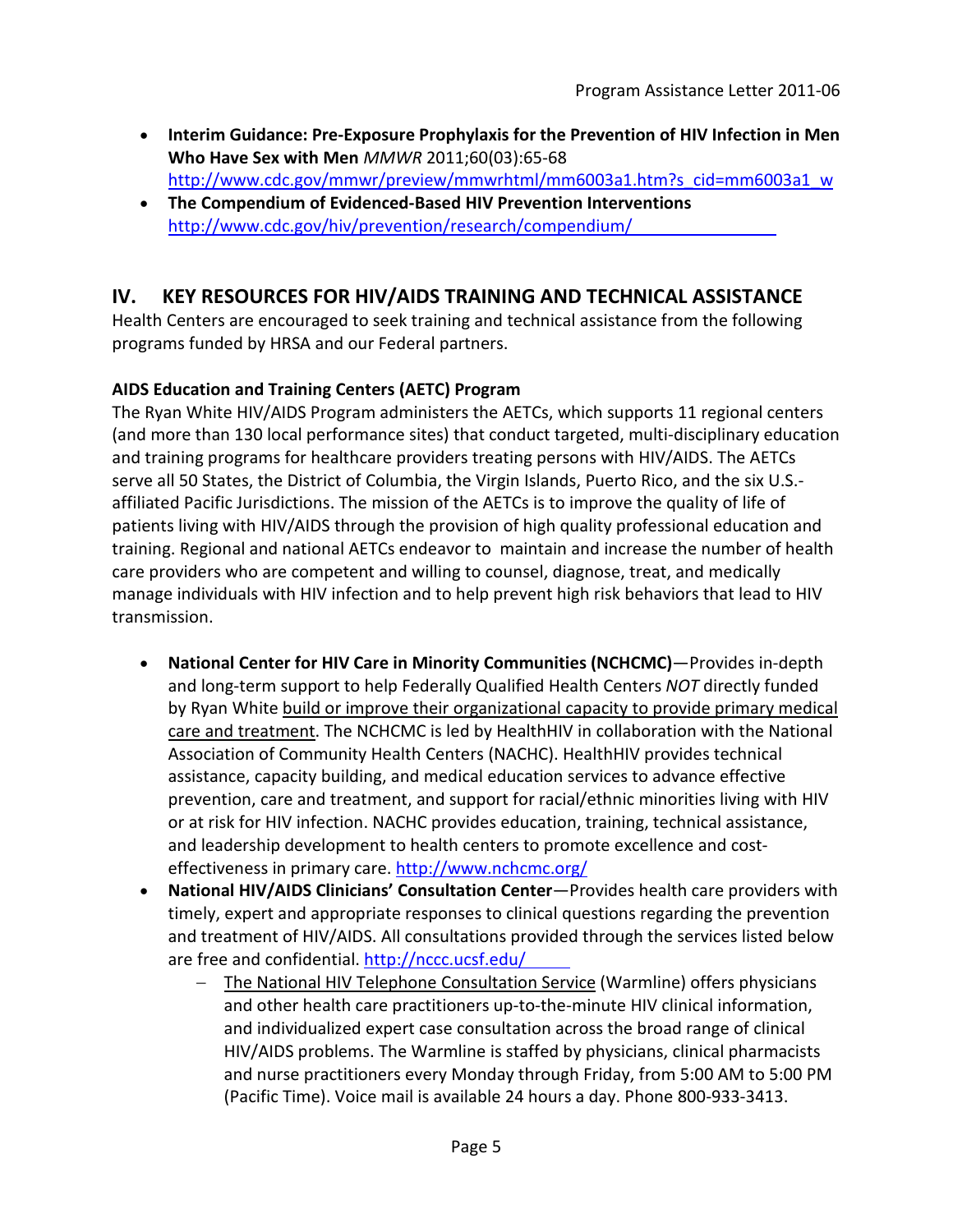- − The National Clinicians' Post-Exposure Prophylaxis Hotline (PEPline) offers treating clinicians up-to-the-minute advice on managing occupational exposures (i.e., needle sticks, splashes, etc.) to HIV, hepatitis and other blood-borne pathogens. PEPline clinicians will respond to your call 24 hours a day, 7 days a week. Phone 888-448-4911.
- − The National Perinatal HIV Consultation and Referral Service (Perinatal HIV Hotline) offers clinical consultation and advice regarding the management of HIV in pregnant women, HIV testing in pregnancy, and the care of HIV-exposed infants. Clinical consultations are available 24 hours a day, 7 days a week. Phone 888-448-4911.
- **National Resource Center**—Offers a virtual library of on-line training resources for adaptation to meet local training needs; timely, high quality, state-of-the-art clinical information; training materials on new and emerging issues important to HIV care providers; and listservs providing information about updates in clinical treatment guidelines, availability of new training resources and newly available government documents. Links to regional, national, and international AETCs also are provided. <http://www.aidsetc.org/>
- **National Multicultural Center**—Provides quality standardized training and technical assistance in Cultural Competency (knowledge and practice) for HIV/AIDS care and treatment, and serves as a resource for the improvement of multicultural health care. <http://aetcnmc.org/>

## **The TARGET Center**

The TARGET Center (Technical Assistance Resources, Guidance, Education, & Training) offers clinical information, resources, technical assistance, and training to support HIV/AIDS service delivery and programs. The TARGET Center is funded by the Ryan White HIV/AIDS program to support Ryan White agencies, planning bodies, and Federal staff; however, it also serves as a valuable resource for consumers in search of services, health and support service providers, and the general public. Key features of the TARGET Center include a TA Library, a map-based listing of Ryan White agencies, sources of technical assistance organized by topic, and a Help Desk for on-line and phone-based support. https[://careacttarget.org/](https://careacttarget.org/) 

## **Diffusion of Evidence Based Interventions (DEBI) Project**

High quality training and on-going technical assistance regarding selected evidence-based HIV, STD, and Viral Hepatitis prevention interventions are available to States and community programs through the DEBI Project. The dissemination of effective interventions related to effective HIV prevention is a critical part of building capacity among organizations that implement prevention programs for populations at risk for HIV. Funding for DEBI training and technical assistance is provided by the CDC.

<https://effectiveinterventions.cdc.gov/en/home.aspx>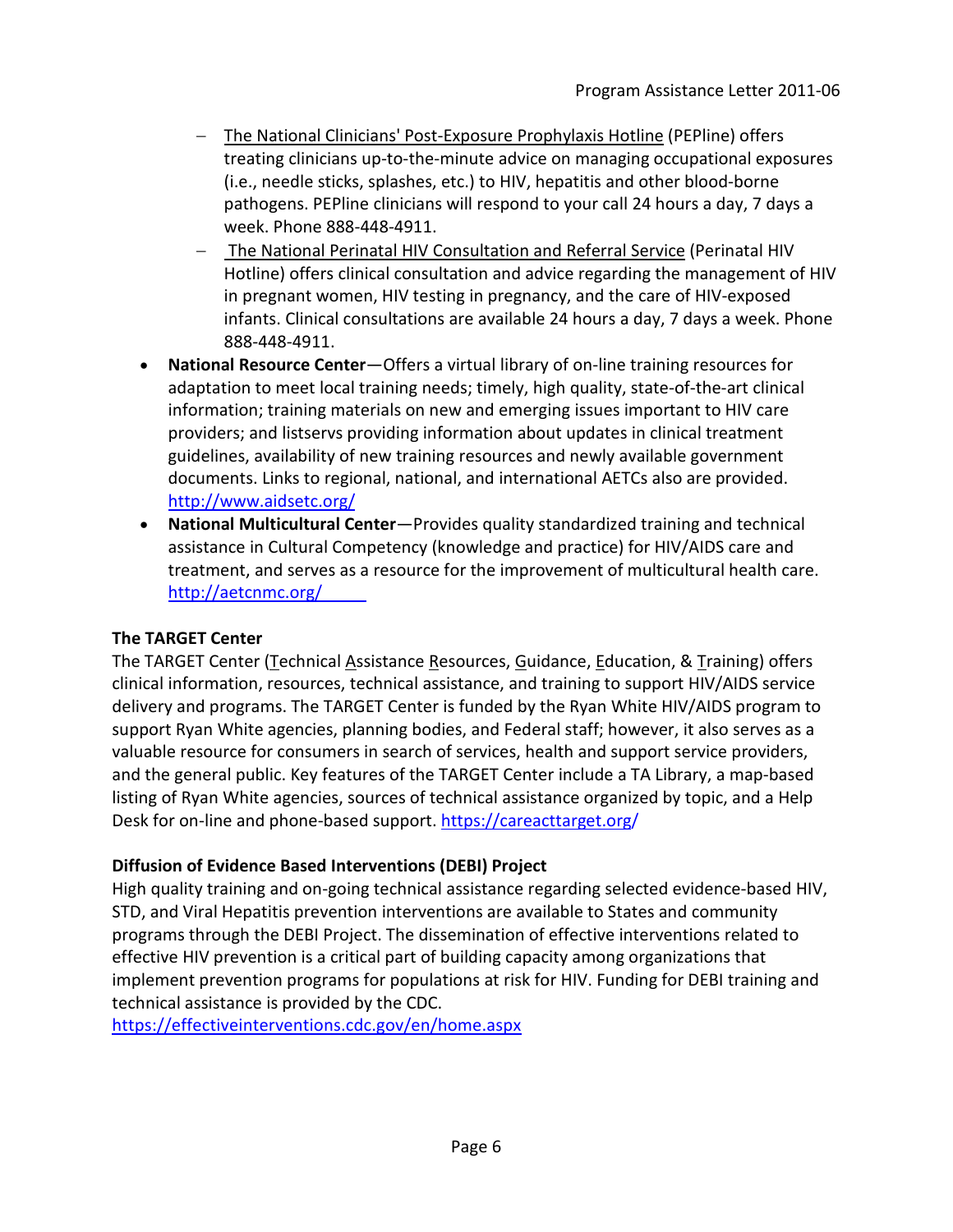# **V. PARTNERSHIP OPPORTUNITIES AND OTHER INFORMATION RESOURCES**

When working to build or expand HIV/AIDS capacity in response to the NHAS, health centers are encouraged to pursue new collaborations and strengthen existing partnerships with other health and support service providers, professional associations, Tribal entities and providers, and other government agencies. Health centers can pursue partnerships and obtain additional HIV/AIDS related resources and information from the following Federal agencies and national associations.

## **Health Resources and Services Administration**

• HIV/AIDS Bureau (HAB)—Information and resources for clinical care guidelines/protocols, available at: [http://hab.hrsa.gov/deliverhivaidscare/clinicalguidelines.html.](http://hab.hrsa.gov/deliverhivaidscare/clinicalguidelines.html) HIV/AIDS service locator available at[: http://findhivcare.hrsa.gov/](http://findhivcare.hrsa.gov/) and https[://aids.gov/locator.](https://aids.gov/locator)

## **Centers for Disease Control and Prevention (CDC)**

- ECHPP Grant Program (*Enhanced Comprehensive HIV Prevention Planning and Implementation for Metropolitan Statistical Areas Most Affected by HIV/AIDS*)—A new grant program established to: 1) improve responsiveness to the NHAS and 2) improve access to an optimal combination of HIV prevention, care, and treatment services in areas highly impacted by HIV/AIDS (see [http://www.cdc.gov/hiv/](http://www.cdc.gov/hiv/prevention/demonstration/echpp/index.html)prevention/ [demonstration/echpp/index.html](http://www.cdc.gov/hiv/prevention/demonstration/echpp/index.html)). The 12 highly impacted jurisdictions funded under ECHPP represent 44% of the AIDS epidemic. In these jurisdictions, the CDC-funded health departments listed below will work to enhance their existing HIV prevention plans and implement corresponding activities in collaboration with local, state, and national partners.
	- − **New York City** Department of Health & Mental Hygiene, Bureau of HIV/AIDS Prevention & Control
	- − **Los Angeles County** Department of Public Health, Office of AIDS Programs & Policy
	- − **District of Columbia** Department of Health, HIV/AIDS, Hepatitis, STD, & TB Administration
	- − **Chicago** Department of Public Health, Division of STD/HIV/AIDS Public Policy & Programs
	- − **Georgia** Department of Community Health, Public Health Division, HIV Unit
	- − **Florida** Department of Health, Bureau of HIV/AIDS
	- − **Philadelphia** Department of Public Health, AIDS Activities Coordinating Office
	- − **Houston** Department of Health & Human Services, Bureau of HIV/STD & Viral Hepatitis Prevention
	- − **San Francisco** Department of Public Health, HIV Prevention Section
	- − **Maryland** Department of Health & Mental Hygiene, Infectious Disease & Environmental Health Administration
	- − **Texas** Department of State Health Services, HIV/STD Prevention & Care Branch
	- − **Puerto Rico** Department of Health, Division of HIV & STD Prevention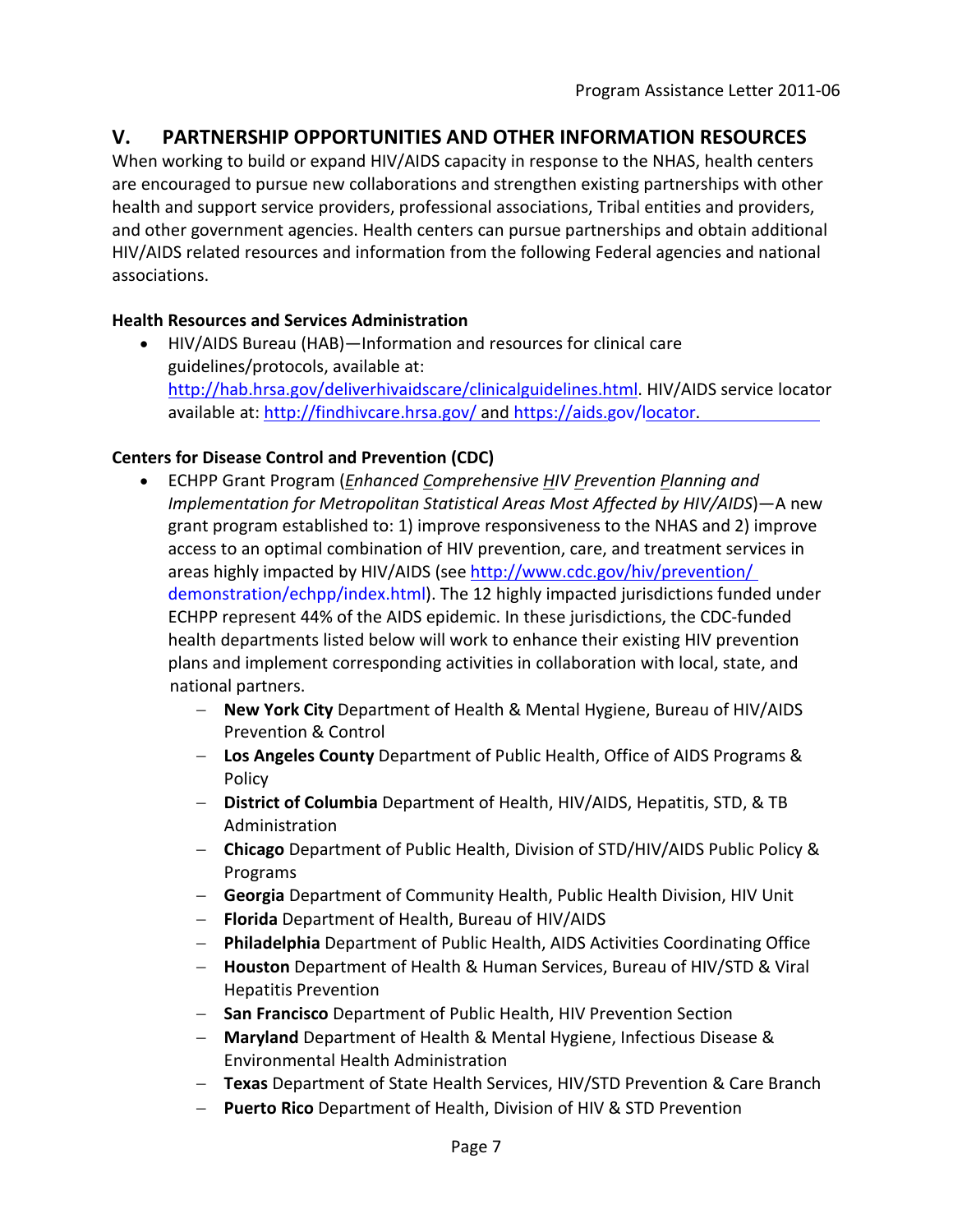• Division of HIV/AIDS Prevention (DHAP), National Center for HIV/AIDS, Viral Hepatitis, STD, and TB Prevention (NCHHSTP)—Statistics and surveillance information, fact sheets, brochures, slide sets, podcasts, and other resources, available at [http://www.cdc.gov/hiv/](http://www.cdc.gov/hiv/dhap/about.html)dhap/about.html.

#### **Indian Health Service (IHS)**

• IHS HIV/AIDS Programs—Information and resources addressing the impact of HIV/AIDS in American Indian and Alaska Native communities, available at <http://www.ihs.gov/hivaids/>.

#### **Substance Abuse and Mental Health Services Administration (SAMHSA)**

• National Survey on Drug Use & Health (NSDUH)—Primary source of information on the prevalence, patterns, and consequences of drug and alcohol use and abuse in the general U.S. civilian non institutionalized population, age 12 and older (formerly called the National Household Survey on Drug Abuse), available at [https://nsduhweb.rti.org/](https://nsduhweb.rti.org/respweb/homepage.cfm) [respweb/homepage.cfm](https://nsduhweb.rti.org/respweb/homepage.cfm). December 2010 national report, available at [http://store.samhsa.gov/product/Results-from-the-2010-National-Survey-on-Drug-Use](http://store.samhsa.gov/product/Results-from-the-2010-National-Survey-on-Drug-Use-and-Health-NSDUH-/SMA11-4658) [-and-Health-NSDUH-/SMA11-4658](http://store.samhsa.gov/product/Results-from-the-2010-National-Survey-on-Drug-Use-and-Health-NSDUH-/SMA11-4658).

#### **National Institutes of Health (NIH)**

- AIDS Info—Clinical guidelines and related information reviewed and approved by the federal government, available at <https://aidsinfo.nih.gov/>.
- National Institute of Allergy and Infectious Diseases (NIAID)—Information on HIV/AIDS clinical trials and other research, available at <http://www.niaid.nih.gov/topics/hivaids/Pages/Default.aspx>.
- National Library of Medicine (NLM)—Published research and other resources, including information for patients, consumers, and family members, available at http://[aids.nlm.nih.gov/index.php](http://aids.nlm.nih.gov/index.php).

#### **White House Office of National AIDS Policy**

• National HIV/AIDS Strategy<http://www.whitehouse.gov/administration/eop/onap/nhas>

#### **Non-Federal Partners**

- National Association of Community Health Centers (NACHC) <http://www.nachc.org/clinicalhiv.cfm>
- National Alliance of State and Territorial AIDS Directors (NASTAD) https[://www.nastad.org](https://www.nastad.org/)